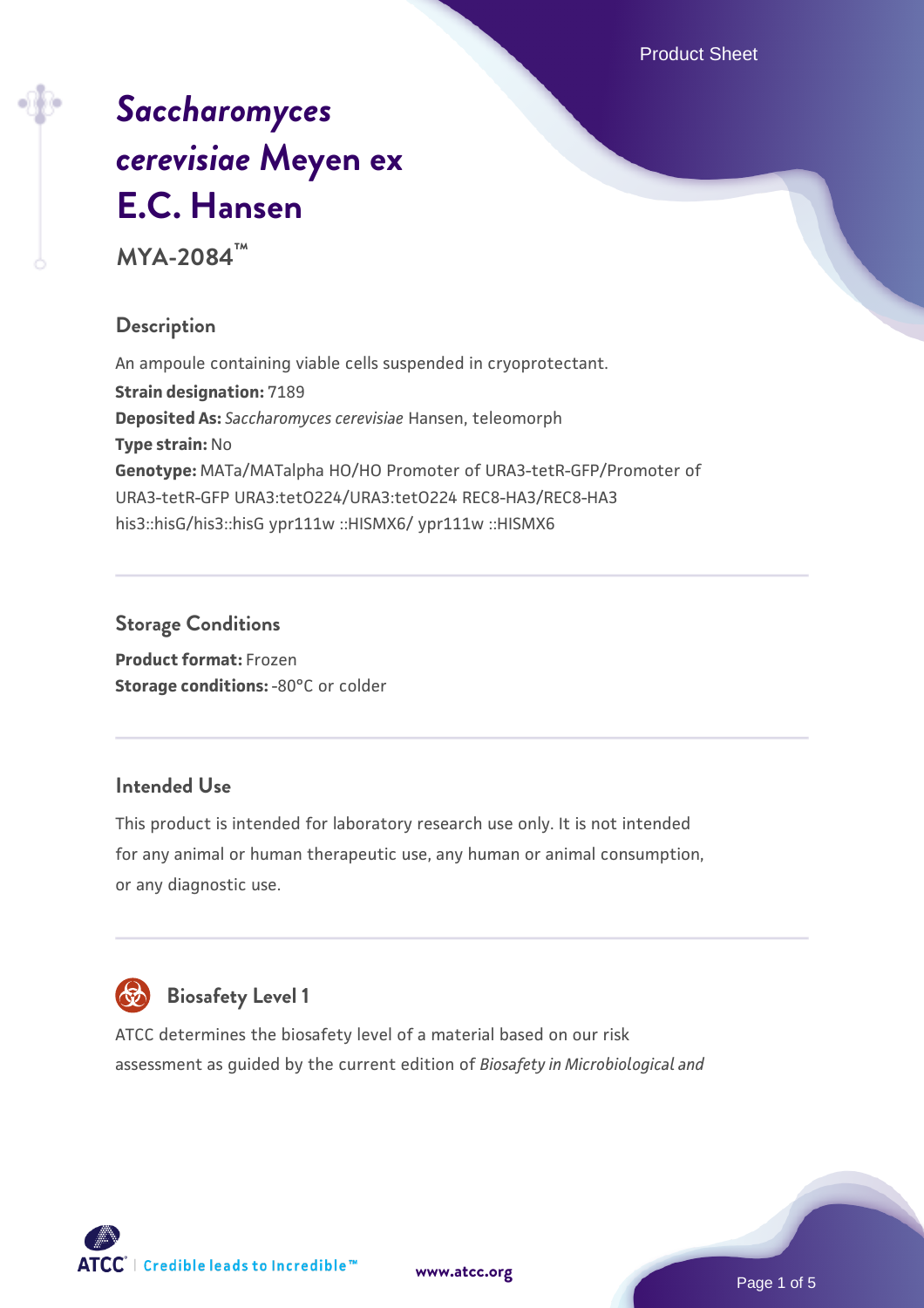#### **[Saccharomyces cerevisiae](https://www.atcc.org/products/mya-2084)** [Meyen ex E.C. Hansen](https://www.atcc.org/products/mya-2084) **MYA-2084**

*Biomedical Laboratories (BMBL)*, U.S. Department of Health and Human Services. It is your responsibility to understand the hazards associated with the material per your organization's policies and procedures as well as any other applicable regulations as enforced by your local or national agencies.

ATCC highly recommends that appropriate personal protective equipment is always used when handling vials. For cultures that require storage in liquid nitrogen, it is important to note that some vials may leak when submersed in liquid nitrogen and will slowly fill with liquid nitrogen. Upon thawing, the conversion of the liquid nitrogen back to its gas phase may result in the vial exploding or blowing off its cap with dangerous force creating flying debris. Unless necessary, ATCC recommends that these cultures be stored in the vapor phase of liquid nitrogen rather than submersed in liquid nitrogen.

# **Certificate of Analysis**

For batch-specific test results, refer to the applicable certificate of analysis that can be found at www.atcc.org.

# **Growth Conditions Medium:**  [ATCC Medium 1245: YEPD](https://www.atcc.org/-/media/product-assets/documents/microbial-media-formulations/1/2/4/5/atcc-medium-1245.pdf?rev=705ca55d1b6f490a808a965d5c072196) **Temperature:** 25°C

#### **Handling Procedures**

**Frozen ampoules** packed in dry ice should either be thawed immediately or



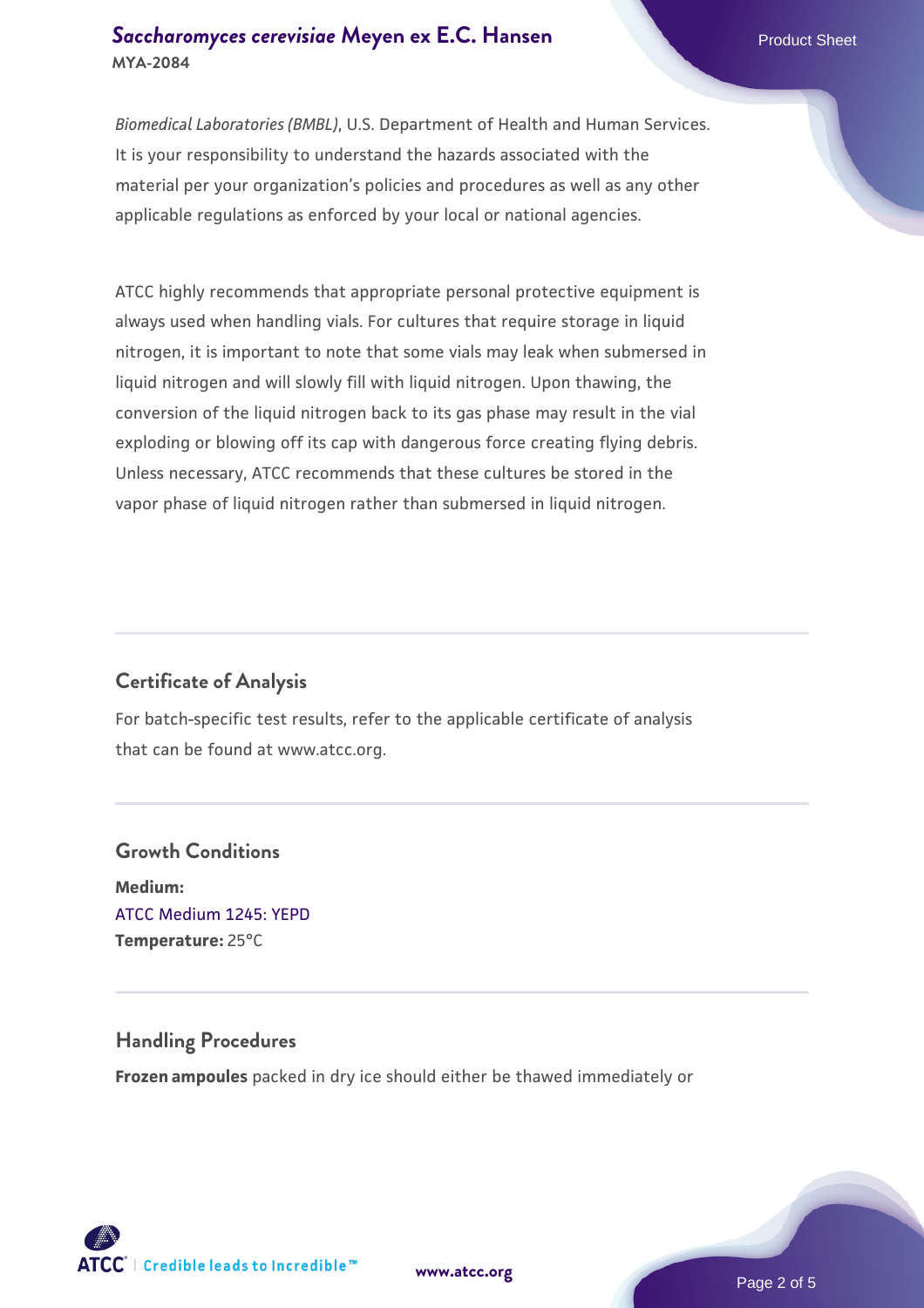#### **[Saccharomyces cerevisiae](https://www.atcc.org/products/mya-2084)** [Meyen ex E.C. Hansen](https://www.atcc.org/products/mya-2084) **MYA-2084**

stored in liquid nitrogen. If liquid nitrogen storage facilities are not available, frozen ampoules may be stored at or below -70°C for approximately one week. **Do not under any circumstance store frozen ampoules at refrigerator freezer temperatures (generally -20°C)**. Storage of frozen material at this temperature will result in the death of the culture.

- 1. To thaw a frozen ampoule, place in a **25°C to 30°C** water bath, until just thawed **(approximately 5 minutes)**. Immerse the ampoule just sufficient to cover the frozen material. Do not agitate the ampoule.
- 2. Immediately after thawing, wipe down ampoule with 70% ethanol and aseptically transfer at least 50 µL (or 2-3 agar cubes) of the content onto a plate or broth with medium recommended.
- 3. Incubate the inoculum/strain at the temperature and conditions recommended.
- 4. Inspect for growth of the inoculum/strain regularly for up to 4 weeks. The time necessary for significant growth will vary from strain to strain.

#### **Material Citation**

If use of this material results in a scientific publication, please cite the material in the following manner: *Saccharomyces cerevisiae* Meyen ex E.C. Hansen (ATCC MYA-2084)

#### **References**

References and other information relating to this material are available at www.atcc.org.

#### **Warranty**

The product is provided 'AS IS' and the viability of ATCC® products is warranted for 30 days from the date of shipment, provided that the customer has stored and handled the product according to the information

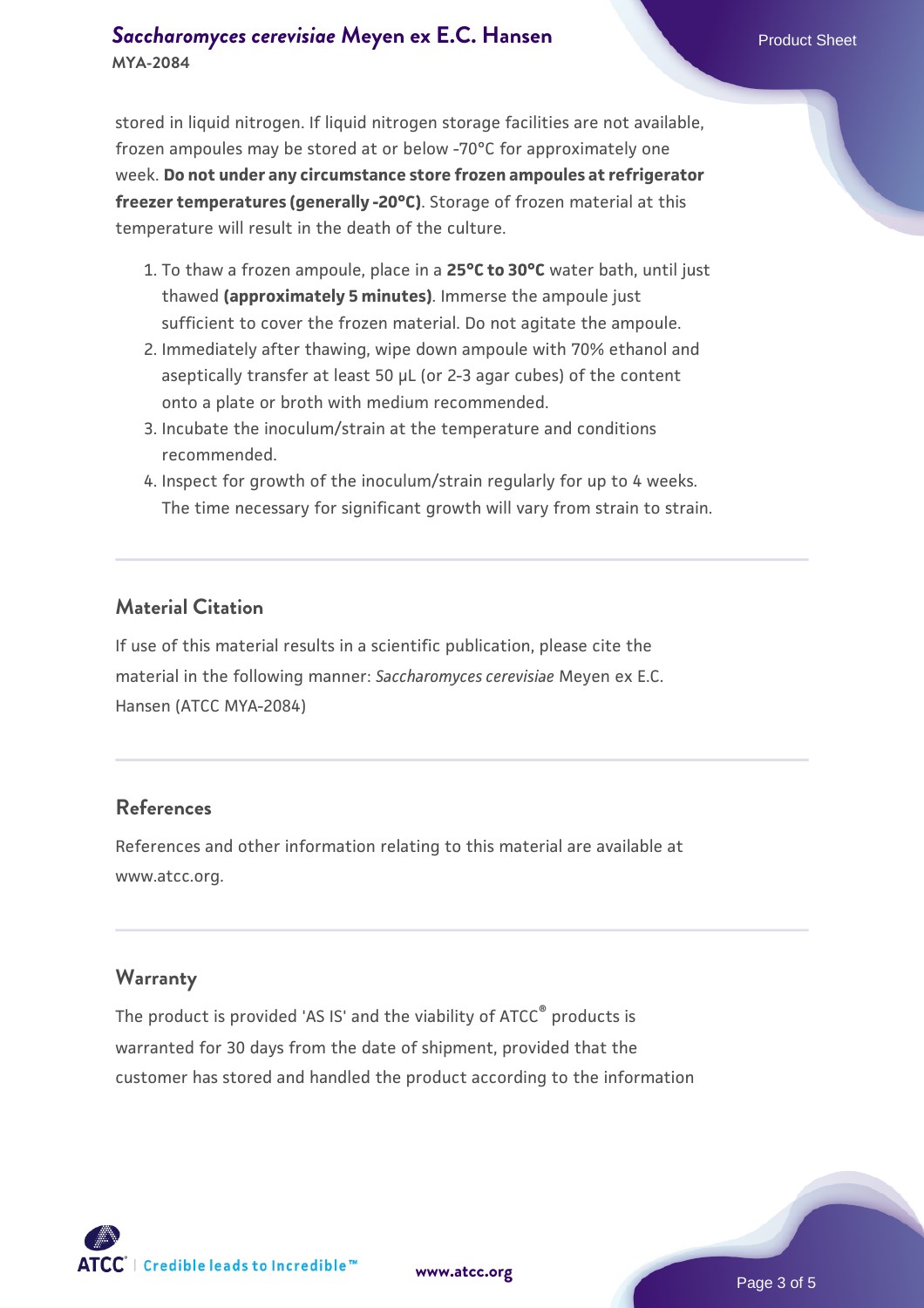#### **[Saccharomyces cerevisiae](https://www.atcc.org/products/mya-2084)** [Meyen ex E.C. Hansen](https://www.atcc.org/products/mya-2084) **MYA-2084**

included on the product information sheet, website, and Certificate of Analysis. For living cultures, ATCC lists the media formulation and reagents that have been found to be effective for the product. While other unspecified media and reagents may also produce satisfactory results, a change in the ATCC and/or depositor-recommended protocols may affect the recovery, growth, and/or function of the product. If an alternative medium formulation or reagent is used, the ATCC warranty for viability is no longer valid. Except as expressly set forth herein, no other warranties of any kind are provided, express or implied, including, but not limited to, any implied warranties of merchantability, fitness for a particular purpose, manufacture according to cGMP standards, typicality, safety, accuracy, and/or noninfringement.

#### **Disclaimers**

This product is intended for laboratory research use only. It is not intended for any animal or human therapeutic use, any human or animal consumption, or any diagnostic use. Any proposed commercial use is prohibited without a license from ATCC.

While ATCC uses reasonable efforts to include accurate and up-to-date information on this product sheet, ATCC makes no warranties or representations as to its accuracy. Citations from scientific literature and patents are provided for informational purposes only. ATCC does not warrant that such information has been confirmed to be accurate or complete and the customer bears the sole responsibility of confirming the accuracy and completeness of any such information.

This product is sent on the condition that the customer is responsible for and assumes all risk and responsibility in connection with the receipt, handling, storage, disposal, and use of the ATCC product including without limitation taking all appropriate safety and handling precautions to minimize health or environmental risk. As a condition of receiving the material, the customer agrees that any activity undertaken with the ATCC product and any progeny or modifications will be conducted in compliance with all applicable laws,



**[www.atcc.org](http://www.atcc.org)**

Page 4 of 5